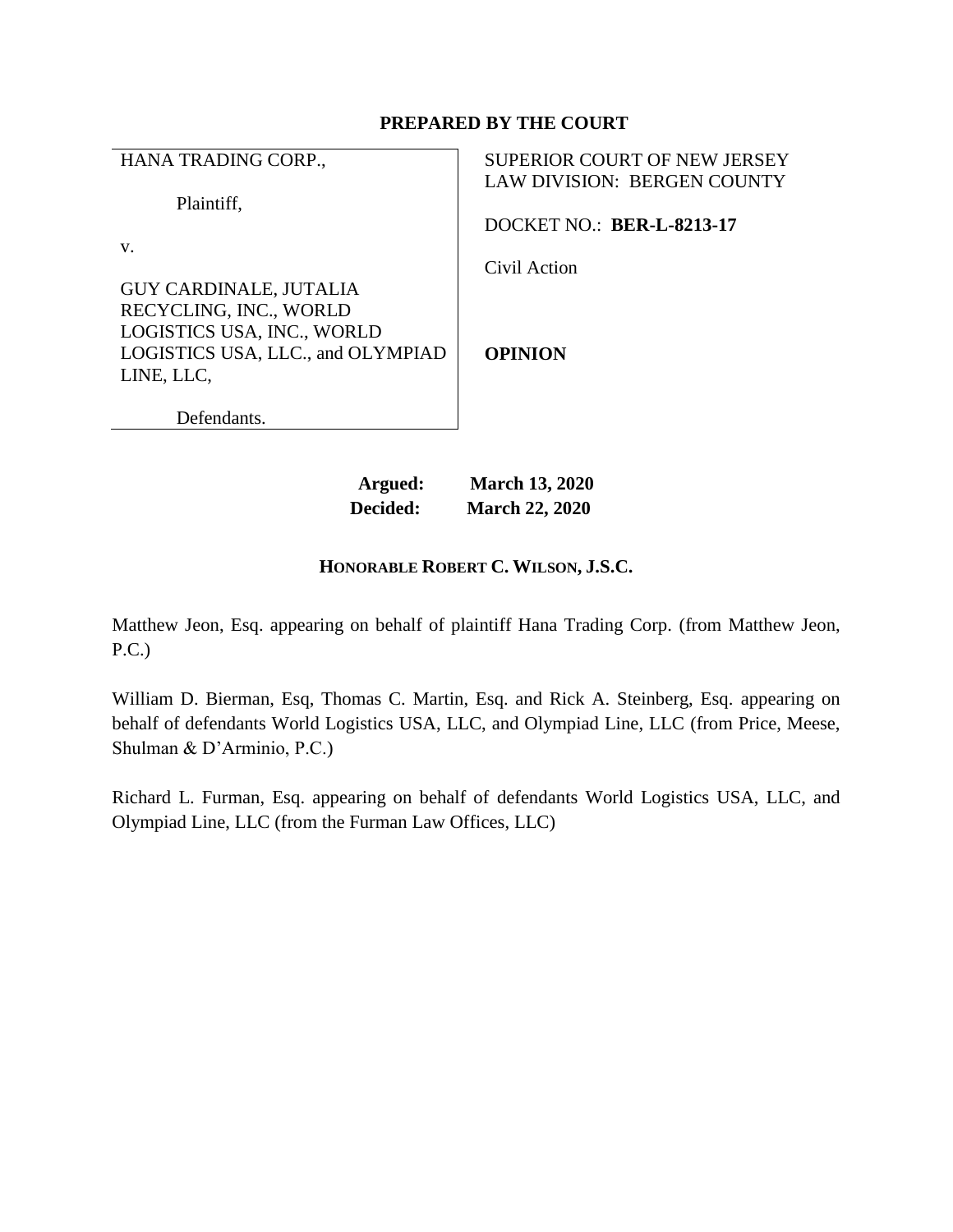### **PROCEDURAL HISTORY**

**THIS MATTER** comes before the Court pursuant to a Motion for Summary Judgment, filed on or about February 14, 2020 by Price, Meese, Shulman & D'Arminio P.C. and the Furman Law Offices, LLC on behalf of defendants World Logistics USA, LLC and Olympiad Line, LLC ("Defendants"). Matthew Jeon, Esq. counsel for Plaintiff Hana Trading Corp. ("Plaintiff") opposes this motion. Defendants Guy Cardinale and Jutalia Recycling, Inc. have defaulted in this matter.

## **FACTUAL BACKGROUND**

Plaintiff Hana Trading Corp. ("Plaintiff") is in the business of exporting scrap materials from the United States to Asia. Defendant World Logistics Group is a trade style<sup>1</sup> used to promote the services of the Defendants. Defendant World Inc. is a licensed interstate trucking company. It is not a freight forwarder and does not arrange for the shipment of cargo by water. Defendant World LLC is a property broker whose sole business activity is to arrange for interstate trucking of property on behalf of shippers engaged in interstate commerce. World LLC does not own or operate trucking vehicles or provide trucking services. Neither World Inc. nor World LLC was in physical possession of the goods at any time.

Defendant Olympiad is a non-vessel operating common carrier, licensed to act as a carrier of goods by water to and from the ports of the United States by the United States Federal Maritime Commission. Olympiad is not a freight forwarder and solely arranges for the shipment of cargo by maritime vessels. All services provided to Hana in connection with the ocean shipment of Hana's Cargo were performed by Olympiad. Olympiad did not see or have physical

l

 $1/2$  A trading style is a term used when a business chooses to trade under a different name than the registered company name. The trading style is never officially registered, unlike a trademark.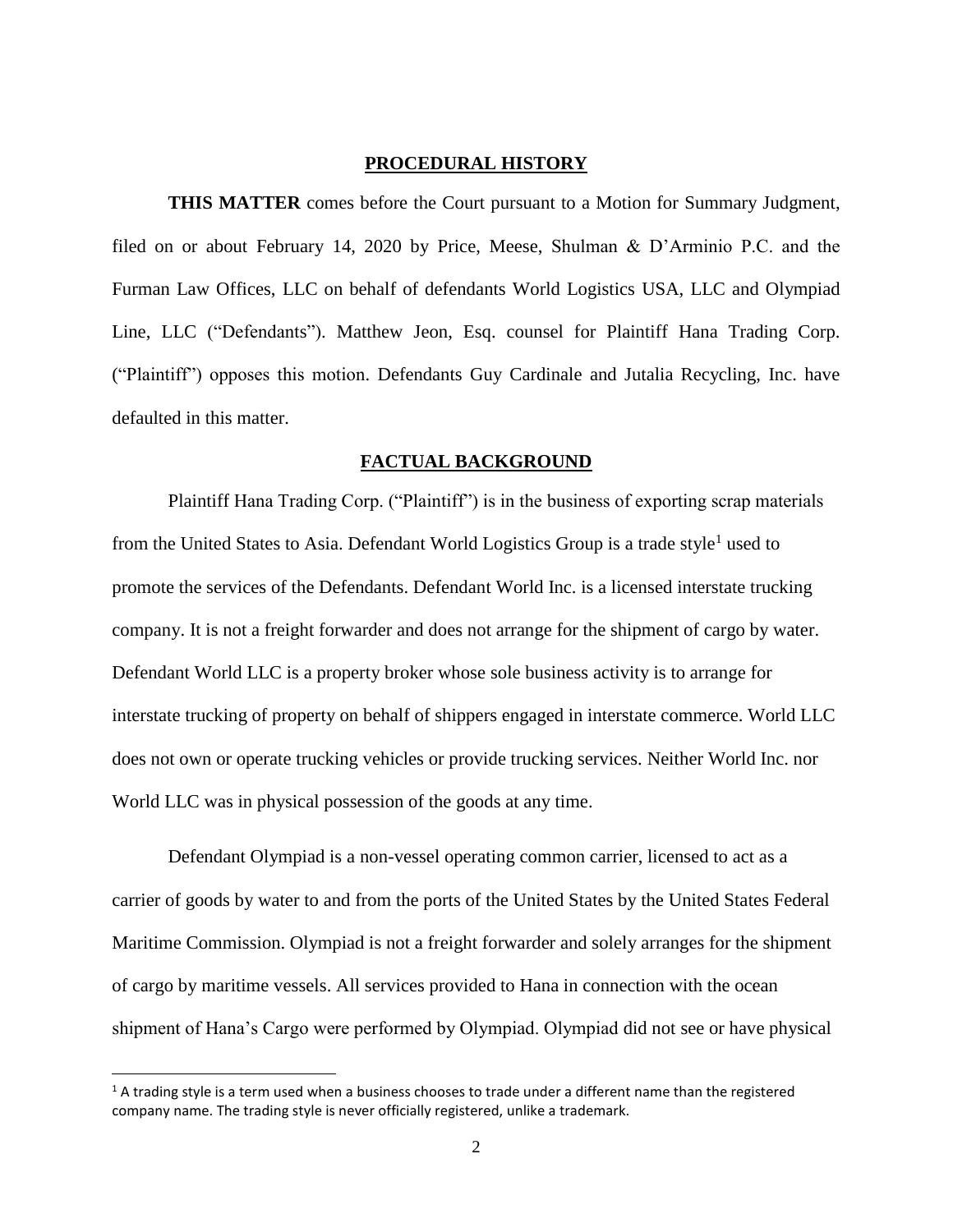control of the containers when picked up, delivered to Jutalia for loading and sealing or when delivered to Mahar Terminal when loaded.

In or around October 2016, Yong Tae Kim ("Kim") was contacted by a company known as Jutalia Recycling ("Jutalia") who offered to sell Hana scrap batteries. Hana had no prior dealings with Jutalia. Hana agreed to purchase these batteries for export to South Korea. The purchase price was \$0.36 per pound of batteries. Hana accepted the weight of batteries that Jutalia represented to them on trust. Jutalia and its agent, Guy Cardinale ("Cardinale"), misrepresented the contents of the containers. On October 21, 2016, Hana traveled to New Jersey to Jutalia's yard to observe the batteries it was purchasing being loaded into containers, but instead Hana failed to actually observe the containers being loaded. Hana merely relied upon fraudulent invoices, packing slips and sales orders issued by Jutalia and Cardinale to pay Jutalia \$884,463.12. Hana wired an additional \$656,1111.96 to Jutalia's TD Bank Account. On November 23, 2016, Hana again traveled to Jutalia's warehouse in New Jersey to attempt to observe containers being loaded with batteries. Hana was again unable to observe it. Despite never seeing the batteries involved in the transaction, Hana purchased and paid for the batteries in forty-five (45) shipping containers.

At no point was Olympiad, World Inc. or World LLC present when any of the containers in question were loaded. Hana knew that once the containers were sealed, they could not be opened until delivered to the party to which the containers were shipped. Hana did not weigh the batteries itself. Jutalia hired Ace Drayage ("Ace") to pick up the empty containers in which the batteries were to be loaded for shipment. The batteries were loaded into shipping containers by Jutalia. They were then sealed by Jutalia. After loading, Ace delivered the loaded sealed containers to Maher Terminal. Olympiad did not see or have physical control of the containers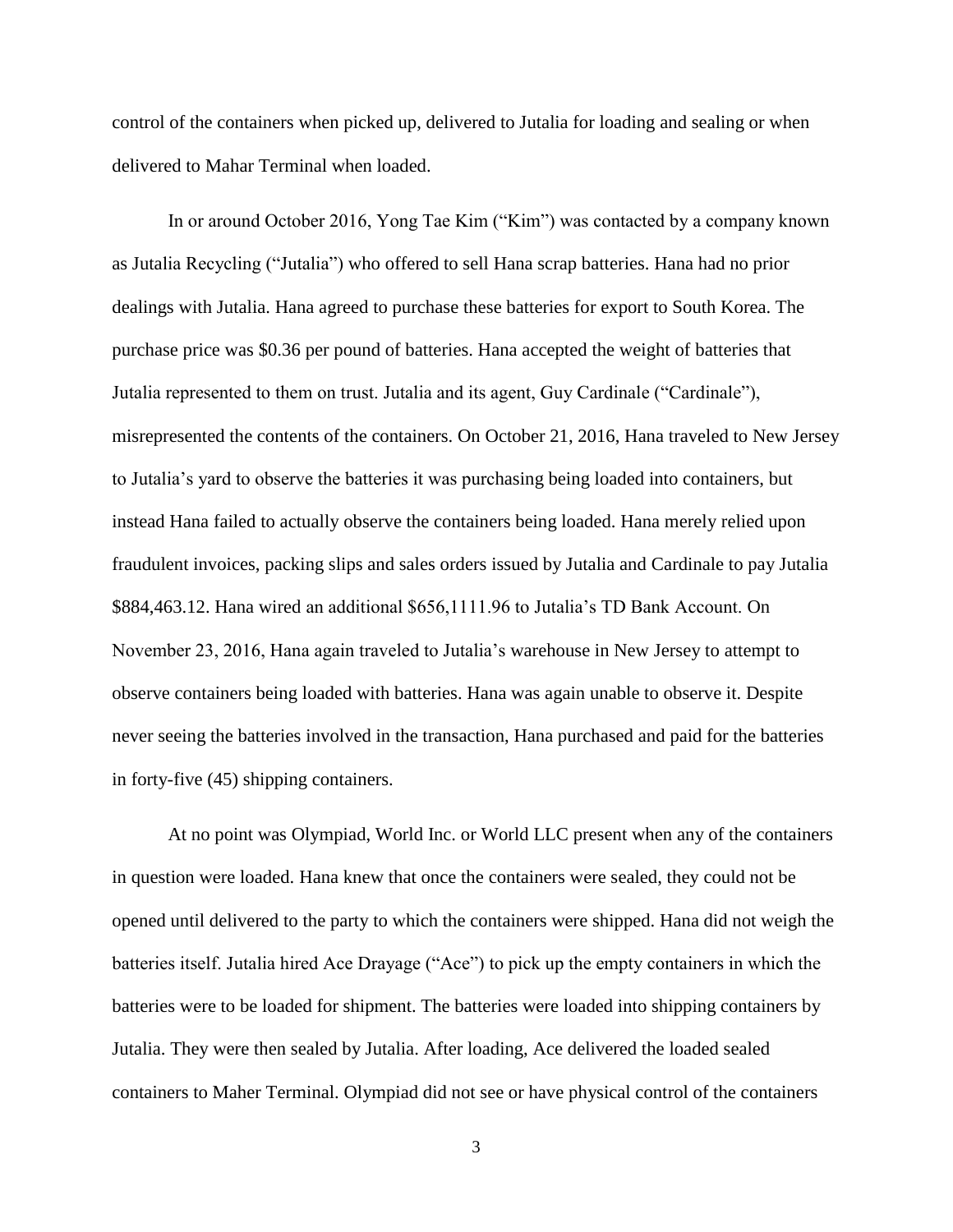when picked up empty, delivered to Jutalia for loading and sealing, or delivery to Maher Terminal when loaded.

Hana itself provided Olympiad information as to the weights and quantities of the batteries being shipped through a series of emails sent to Olympiad. Olympiad relied upon information provided by Hana in describing Hanas cargo, its quantity, weight, and other particulars. The terms and conditions contained on Olympiad's bill of lading state in part that "the shipper, whether principal or agent, guarantees the accuracy, of the particulars, weights, marks and description of the goods furnished to the Carrier." As a condition for licensing, the Federal Maritime Commission ("FMC") require all NVOCC's to publish a tariff which sets forth, among other information, the NVOCC's terms and conditions. Olympiad relied on the accuracy and correctness of the information provided by Hana when preparing its bills of lading.

Hana had utilized the services of World Inc. for prior shipments of batteries over a period of five (5) years. In connection with the prior shipments, World Inc. provided trucking services for Hana. World Inc. did not provide any trucking services in connection with the battery shipments which are the subject of this complaint. Ace was the trucker that transported the containers in which Jutalia loaded the batteries. When the dangerous goods forms for the battery shipments were issued by Olympiad it mistakenly overlooked correcting the name of the "Haulier" on the template from World Logistics to that of Olympiad. Olympiad booked the shipments of the batteries with ocean carriers based on the information provided by Hana including the weight of the batteries to be shipped.

Olympiad issued Booking Confirmations which contained the specifics of the goods that were booked, including the weight information provided by Hana. Olympiad prepared ocean bills of lading based on the information provided by Hana as to the weights of the batteries,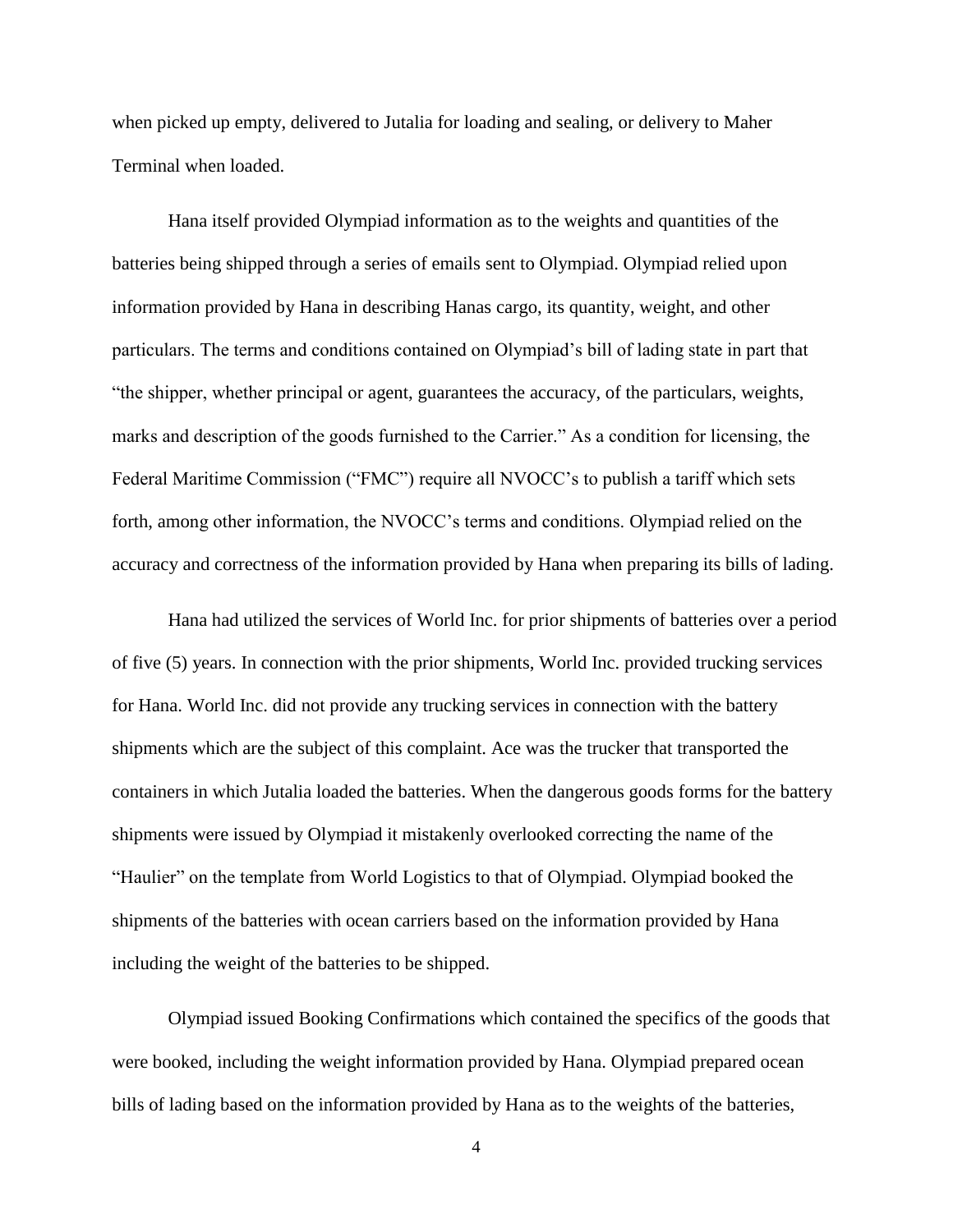among other pertinent details. The containers with the batteries, among other pertinent details. The containers with the batteries were delivered to Maher Terminal by Ace. When the containers were delivered to Maher Terminal by Ace, Maher Terminal issued trailer interchange receipts (TIRs) to the driver of the truck. The TIRs included the gross weight of the containers. They were then submitted to Ace's corporate office for invoicing. Olympiad did not receive copies. When the containers arrived in South Korea, Hana maintains the containers only contained a fraction of the batteries that were allegedly packed.

#### **SUMMARY JUDGMENT STANDARD**

The New Jersey procedural rules state that a court shall grant summary judgment "if the pleadings, depositions, answers to interrogatories and admissions on file, together with the affidavits, if any, show that there is no genuine issue as to any material fact challenged and that the moving party is entitled to a judgment or order as a matter of law."  $R_$ . § 4:46-2(c). In Brill v. Guardian Life Insurance Co., 142 N.J. 520 (1995), the Supreme Court set forth a standard for courts to apply when determining whether a genuine issue of material fact exists that requires a case to proceed to trial. Justice Coleman, writing for the Court, explained that a motion for summary judgment under  $\underline{R}$ . § 4:46-2 requires essentially the same analysis as in the case of a directed verdict based on R.  $\S$  4:37-2(b) or R.  $\S$  4:40-1, or a judgment notwithstanding the verdict under R. § 4:40-2. Id. at 535-536. If, after analyzing the evidence in the light most favorable to the non-moving party, the motion court determines that "there exists a single unavoidable resolution of the alleged dispute of fact, that issue should be considered insufficient to constitute a 'genuine' issue of material fact for purposes of  $R$ , § 4:46-2." Id. at 540.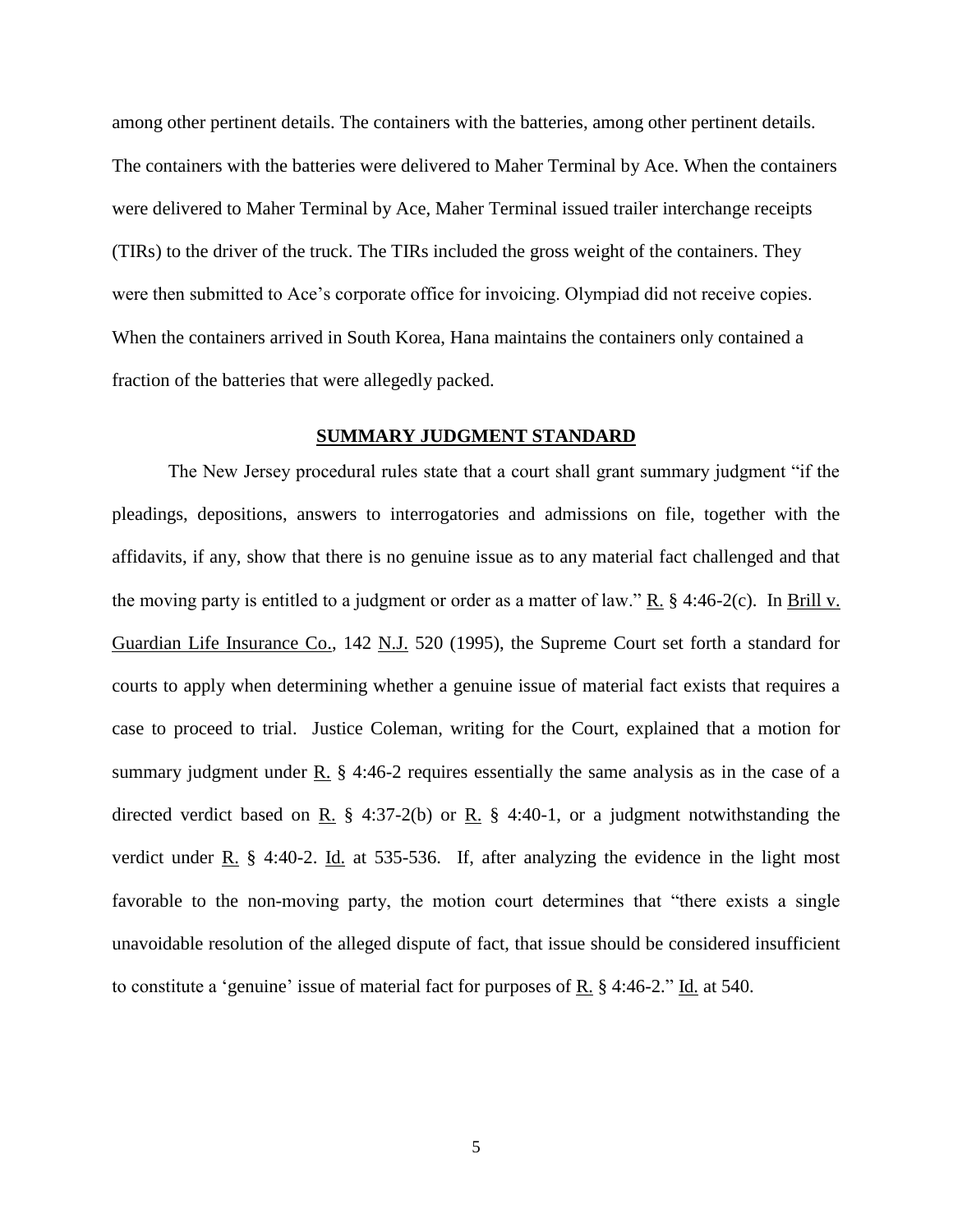#### **RULE OF LAW AND DECISION**

## **I. Defendants are Separate Legal Entities**

Plaintiff's amended complaint combines Defendants World Inc., World LLC and Olympiad into one entity, World Logistics Group. World Logistics Group is not one entity, but rather just a marketing banner under which the three are grouped. Because defendants are not one legal entity, but rather three separated entities, one cannot be responsible for the other's duties or liabilities. Lyon v. Barrett, 89 N.J. 294, 300 (1982).

In order to pierce the corporate veil, the moving party must establish two elements: 1. the subsidiary was dominated by the parent corporation, and 2. That adherence to the fiction of separate corporate existence would perpetrate a fraud or injustice. Verni ex rel. Bernstein v. Harry M. Stevens, Inc., 387 N.J. Super 160, 199-200 (2003). Simply alleging that the companies are related is not sufficient to pierce the corporate veil.

World Inc., World LLC and Olympiad all set up separate corporate structures for separate business purposes. None of the defendants is a freight forwarder. World Inc. is a trucking company and has no authority under law to transport cargo by sea. Despite being an authorized forwarder by land, World Inc. did not provide trucking for the containers for the land transfer from Jutalia's warehouse to Maher Terminal.

World LLC is a domestic surface property broker. World LLC does not have a freight forwarding license of any kind. World LLC could not have rendered any ocean freight forwarding services on behalf of Plaintiff.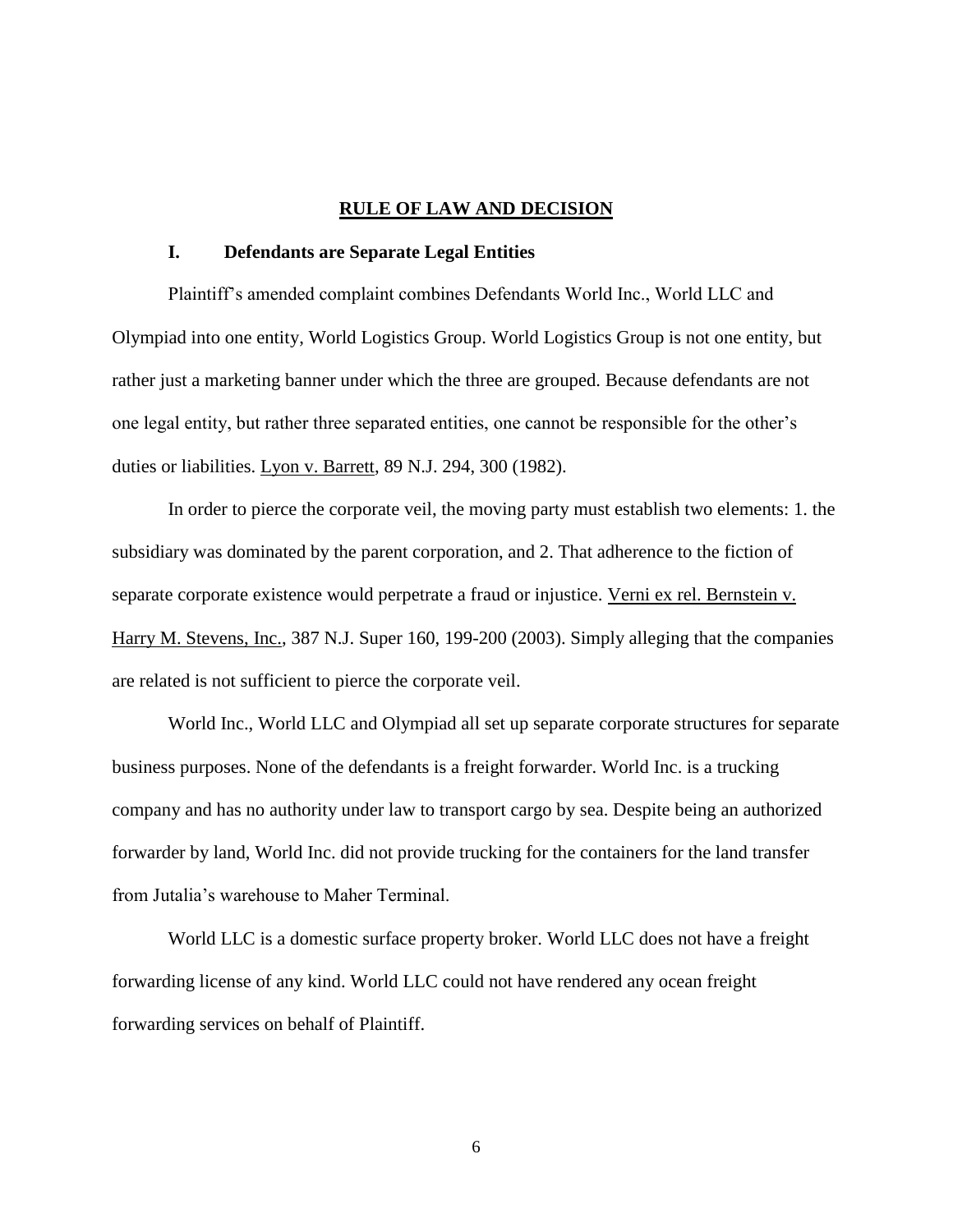Olympiad acted in its capacity as non-vessel operating common carrier ("NVOCC"). NVOCC's, among other capabilities, can issue bills of lading and other shipping documents, assist in clearing shipments with U.S customs, and leasing shipping containers. Olympiad was the only one of the three defendants that provided services in connection with the shipment of Hana's batteries. However by defendant's own admission, Olympiad did not load the batteries into the containers, nor did they have any ability to independently verify the weight of the containers.

For the reasons stated above, defendant's motion for Summary Judgment as to World Inc. and World LLC must be granted.

## **II. The Defendants Did Not Breach Their Fiduciary Duty to Hana**

In order to establish a claim for breach of fiduciary duty, plaintiff must demonstrate: (a) defendants owed it a duty of care, (b) defendants breached that duty, (c) plaintiff was injured by defendants' breach, and (d) the defendants caused the injury. Namerow v. Pediatricare Accocs., LLC, 461 N.J. Super. 133, 218 A.3d 839 (Ch. Div. 2018).

Contracting parties do not owe each other a general duty of care or fiduciary duty unless that duty is independently imposed by law. Saltiel v. GSI Consultants, Inc., 170 N.J. 297, 309; 788 A.2d 268 (2002). This rule has been specifically applied to NVOCC's.

Hana itself did not ensure that it was receiving the correct quantity of batteries that it was purchasing for Jutalia. Hana twice traveled to New Jersey in an attempt to confirm that the numbers given to it by Jutalia were accurate. Despite being at Jutalia's facility, Hana itself failed to observe the containers being packed. Hana cannot then transfer the responsibility for confirming that it was receiving the correct amount of batteries onto the Defendants who had no ability or obligation to do so.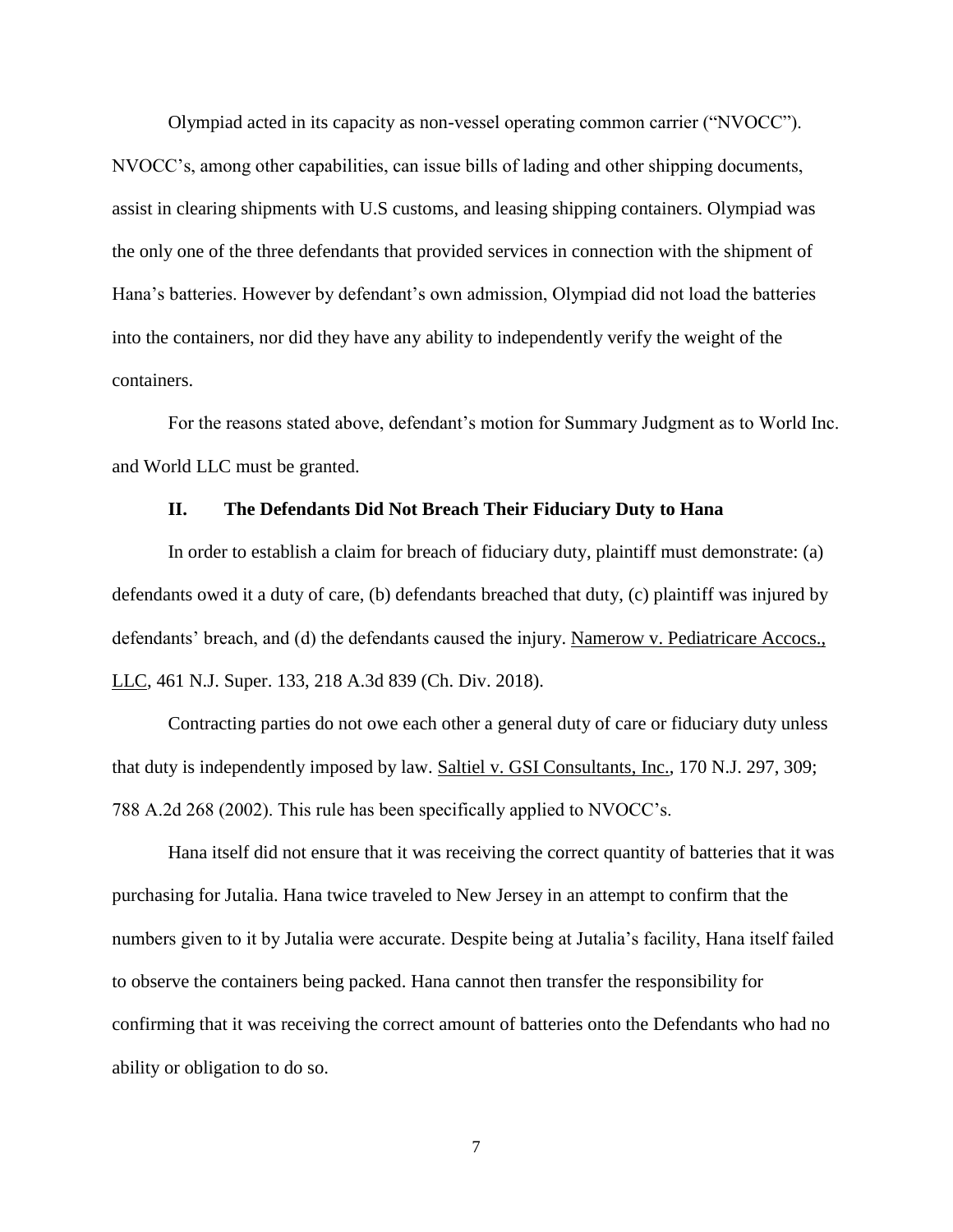Olympiad had no way of knowing that the information it had received from Hana was false. Olympiad did not have any prior access to the containers when they were loaded by Jutalia and they were then transported by Jutalia's trucker and loaded onto the vessel. The fact that Olympiad did not receive the gate tickets that would have shown a weight discrepancy between what Hana paid for and what was actually on the ship is not evidence of a breach of fiduciary duty.

#### **a. Bill of Lading Contracts are Enforceable as Written**

Olympiad issued bills of lading and other shipping documents, which described the quantity, weight, and other particulars of Hana's cargo. The front of the bills of lading contain a legend which states that the goods being shipped are subject to terms and conditions written on the bill of lading. One of the terms and conditions contained on the bill of lading state that the shipper is guaranteeing the accuracy of the goods furnished to the carrier. Hana was identified as the shipper on the bill of lading. Olympiads tariff also contains its bill of lading terms and conditions as required by the FMC.

Federal law also sets out the liability relationship between shipper and carrier. The Carriage of Goods by Sea Act ("COGSA") states that:

The shipper shall be deemed to have guaranteed to the carrier the accuracy at the time of shipment of the marks, number, quantity, and weight, as furnished by him; and the shipper shall indemnify the carrier against all loss, damages, and expenses arising or resulting from inaccuracies in such particulars. The right of the carrier to such indemnity shall in no way limit his responsibility and liability under the contract of carriage to any person other than the shipper.

# 46 U.S.C. § 1303(5).

The interpretation of maritime contracts for the transportation of goods is governed by federal law. A bill of lading is the contract that governs that transportation. Norfolk Southern Railway Co. v. Kirby, 543 U.S. 14, 22-23 (2004). The purchase of a